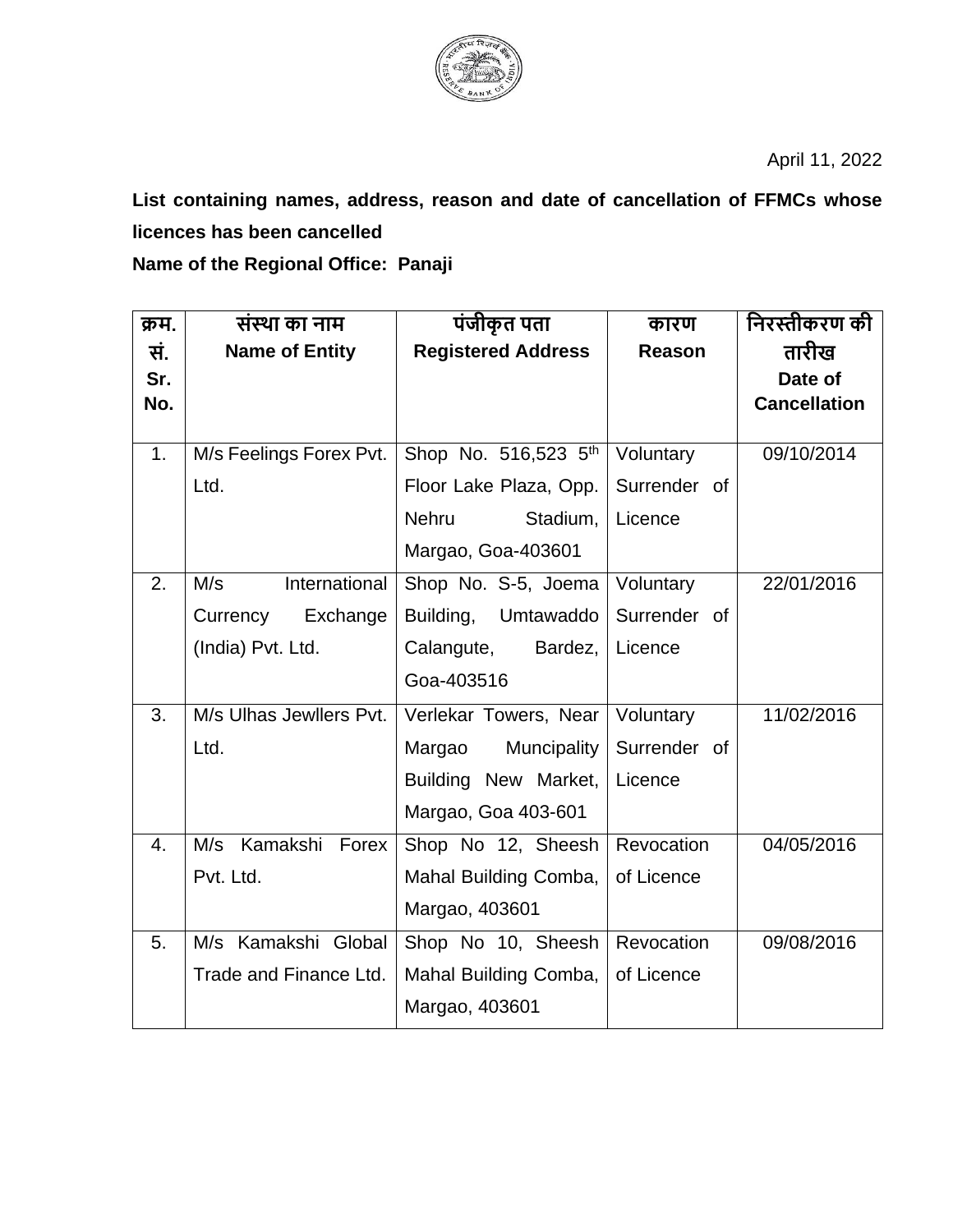| 6.  | Orient<br>M/s<br>Trans     | 312-314 Citi Centre, 19      | Voluntary    | 06/10/2016 |
|-----|----------------------------|------------------------------|--------------|------------|
|     | Holidays Pvt. Ltd.         | <b>EDC</b><br>Plaza<br>Patto | Surrender of |            |
|     |                            | Panaji, Goa-403001           | Licence      |            |
| 7.  | M/s<br>Mandrem Forex       | Parsekar Store, 1st          | Licence      | 11/08/2017 |
|     | Pvt. Ltd.                  | Floor, H. No. 887,           | Expired      |            |
|     |                            | Madhlamaj Mandrem,           |              |            |
|     |                            | Pernem, Goa-403527           |              |            |
| 8.  | M/s<br>Sofy<br>Money       | H. NO. 1155, New             | Voluntary    | 07/08/2017 |
|     | Exchange Pvt. Ltd.         | Malbhat,<br>Market,          | Surrender of |            |
|     |                            | Margao, Goa-403601           | Licence      |            |
| 9.  | M/s Umami Forex &          | Block A, Shop No. A 3        | Voluntary    | 31/05/2018 |
|     | Holidays Pvt. Ltd.         | & A 10, Reliance Trade       | Surrender of |            |
|     |                            | Near Grace<br>Centre         | Licence      |            |
|     |                            | Church, Margao, Goa-         |              |            |
|     |                            | 403601                       |              |            |
| 10. | M/s Camron Forex &         | H. No. 146/10 Ward V,        | Voluntary    | 20/08/2018 |
|     | Holidays Pvt. Ltd.         | Adao,<br>Majorda,            | Surrender of |            |
|     |                            | Salcete, Goa-403713          | Licence      |            |
| 11. | M/s Ritvik International   | Shop No. A-S-H 13,           | Voluntary    | 21/08/2018 |
|     | Forex & Holidays Pvt.      | Milcon<br>Arcade,            | Surrender of |            |
|     | Ltd.                       | Cavelossim,<br>Goa-          | Licence      |            |
|     |                            | 403731                       |              |            |
| 12. | M/s Sete Mares Global      | Shop No. F-2, Regency        | Voluntary    | 19/11/2018 |
|     | Forex Pvt. Ltd.            | Plaza, Comba, Margao,        | Surrender of |            |
|     |                            | Goa-403601                   | Licence      |            |
| 13. | M/s Blue Moon Forex        | Shop No. 26, Ground          | Voluntary    | 26/05/2019 |
|     | Pvt. Ltd.                  | Floor Kamat Holiday          | Surrender of |            |
|     |                            | Calangute,<br>Homes,         | Licence      |            |
|     |                            | Bardez, Goa-403516           |              |            |
| 14. | M/s<br>Top<br>Forex<br>and | Shop No. 1, Mathias          | Voluntary    | 20/06/2019 |
|     | Holidays Pvt. Ltd.         | Plaza, Near<br>Samrat        | Surrender of |            |
|     |                            |                              | Licence      |            |